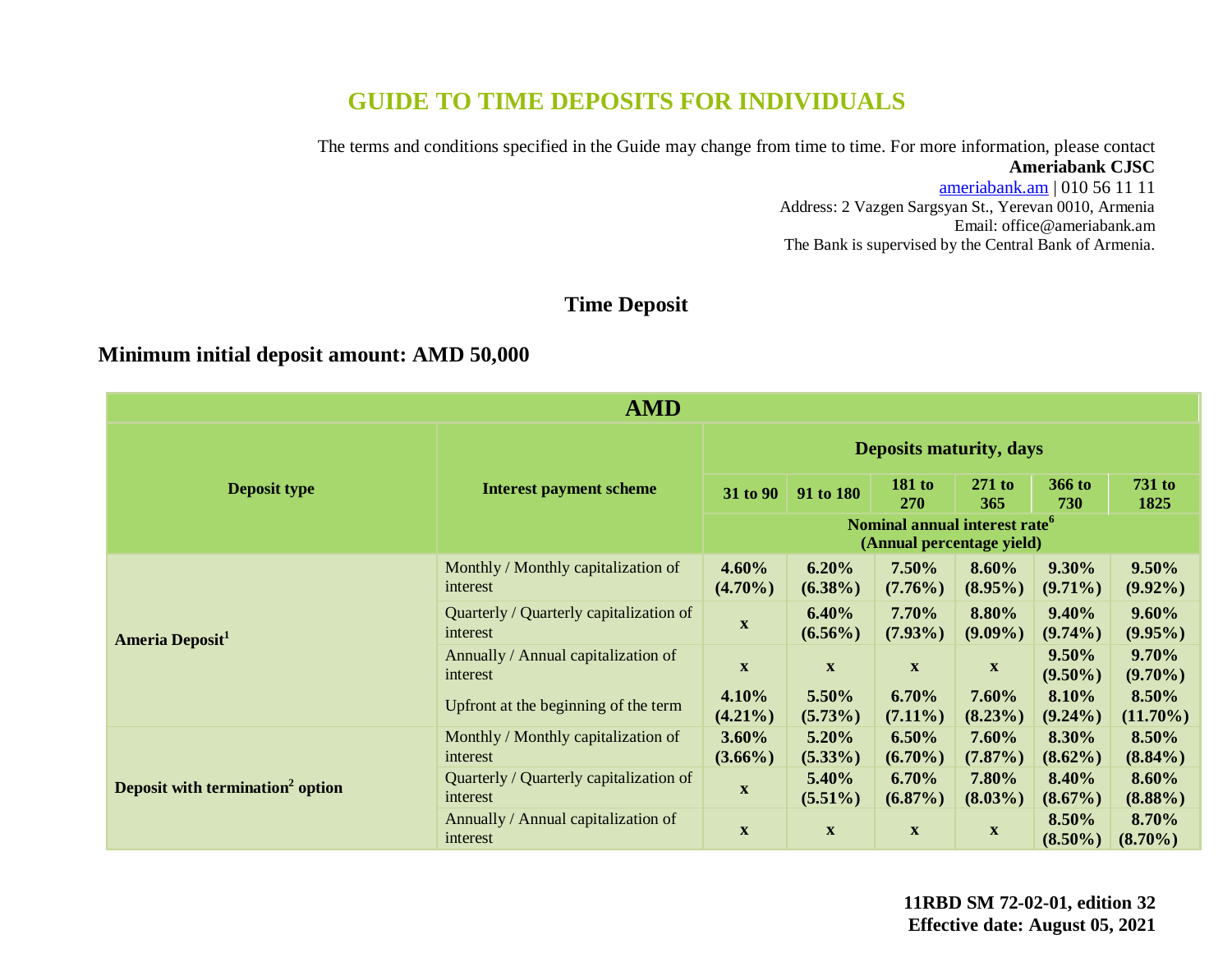|                                                                                      | Monthly / Monthly capitalization of<br>interest     | $\boldsymbol{\mathrm{X}}$ | 5.90%<br>$(6.06\%)$       | 7.20%<br>$(7.44\%)$       | 8.30%<br>$(8.62\%)$ | $9.00\%$<br>$(9.38\%)$ | 9.20%<br>$(9.60\%)$    |
|--------------------------------------------------------------------------------------|-----------------------------------------------------|---------------------------|---------------------------|---------------------------|---------------------|------------------------|------------------------|
| Deposit with top- $up3$ option                                                       | Quarterly / Quarterly capitalization of<br>interest | $\boldsymbol{\mathrm{X}}$ | 6.10%<br>$(6.24\%)$       | 7.40%<br>$(7.61\%)$       | 8.50%<br>$(8.77\%)$ | 9.10%<br>$(9.42\%)$    | 9.30%<br>$(9.63\%)$    |
|                                                                                      | Annually / Annual capitalization of<br>interest     | $\mathbf X$               | $\mathbf X$               | $\boldsymbol{\mathrm{X}}$ | $\mathbf{X}$        | 9.20%<br>$(9.20\%)$    | 9.40%<br>$(9.40\%)$    |
|                                                                                      | Monthly / Monthly capitalization of<br>interest     | $\boldsymbol{\mathrm{X}}$ | 5.90%<br>$(6.06\%)$       | 7.20%<br>$(7.44\%)$       | 8.30%<br>$(8.62\%)$ | $9.00\%$<br>$(9.38\%)$ | 9.20%<br>$(9.60\%)$    |
| Deposit with partial withdrawal <sup>4</sup> option                                  | Quarterly / Quarterly capitalization of<br>interest | $\mathbf X$               | 6.10%<br>$(6.24\%)$       | 7.40%<br>$(7.61\%)$       | 8.50%<br>$(8.77\%)$ | 9.10%<br>$(9.42\%)$    | 9.30%<br>$(9.63\%)$    |
|                                                                                      | Annually / Annual capitalization of<br>interest     | $\mathbf X$               | $\mathbf X$               | $\boldsymbol{\mathrm{X}}$ | $\mathbf{X}$        | 9.20%<br>$(9.20\%)$    | 9.40%<br>$(9.40\%)$    |
| Deposit with top-up <sup>3</sup> and termination <sup>2</sup><br>options             | Monthly / Monthly capitalization of<br>interest     | $\mathbf X$               | 4.90%<br>$(5.01\%)$       | 6.20%<br>$(6.38\%)$       | 7.30%<br>$(7.55\%)$ | 8.00%<br>$(8.30\%)$    | 8.20%<br>$(8.52\%)$    |
|                                                                                      | Quarterly / Quarterly capitalization of<br>interest | $\mathbf X$               | 5.10%<br>$(5.20\%)$       | 6.40%<br>$(6.56\%)$       | 7.50%<br>$(7.71\%)$ | 8.10%<br>$(8.35\%)$    | 8.30%<br>$(8.56\%)$    |
|                                                                                      | Annually / Annual capitalization of<br>interest     | $\mathbf X$               | $\mathbf X$               | $\boldsymbol{\mathrm{X}}$ | $\mathbf{X}$        | 8.20%<br>$(8.20\%)$    | 8.40%<br>$(8.40\%)$    |
| Deposit with partial withdrawal <sup>4</sup> and<br>termination <sup>2</sup> options | Monthly / Monthly capitalization of<br>interest     | $\boldsymbol{\mathrm{X}}$ | 4.90%<br>$(5.01\%)$       | 6.20%<br>$(6.38\%)$       | 7.30%<br>$(7.55\%)$ | 8.00%<br>$(8.30\%)$    | 8.20%<br>$(8.52\%)$    |
|                                                                                      | Quarterly / Quarterly capitalization of<br>interest | $\mathbf X$               | 5.10%<br>$(5.20\%)$       | 6.40%<br>$(6.56\%)$       | 7.50%<br>$(7.71\%)$ | 8.10%<br>$(8.35\%)$    | 8.30%<br>$(8.56\%)$    |
|                                                                                      | Annually / Annual capitalization of<br>interest     | $\boldsymbol{\mathrm{X}}$ | $\boldsymbol{\mathrm{X}}$ | $\boldsymbol{\mathrm{X}}$ | $\mathbf{X}$        | 8.20%<br>$(8.20\%)$    | 8.40%<br>$(8.40\%)$    |
| Deposit with top- $up3$ and partial                                                  | Monthly / Monthly capitalization of<br>interest     | $\boldsymbol{\mathrm{X}}$ | 5.60%<br>$(5.75\%)$       | $6.90\%$<br>$(7.12\%)$    | 8.00%<br>$(8.30\%)$ | 8.70%<br>$(9.06\%)$    | 8.90%<br>$(9.27\%)$    |
| withdrawal <sup>4</sup> options                                                      | Quarterly / Quarterly capitalization of<br>interest | $\mathbf X$               | 5.80%<br>$(5.93\%)$       | 7.10%<br>$(7.29\%)$       | 8.20%<br>$(8.46\%)$ | 8.80%<br>$(9.09\%)$    | $9.00\%$<br>$(9.31\%)$ |

**11RBD SM 72-02-01, edition 32 Effective date: August 05, 2021**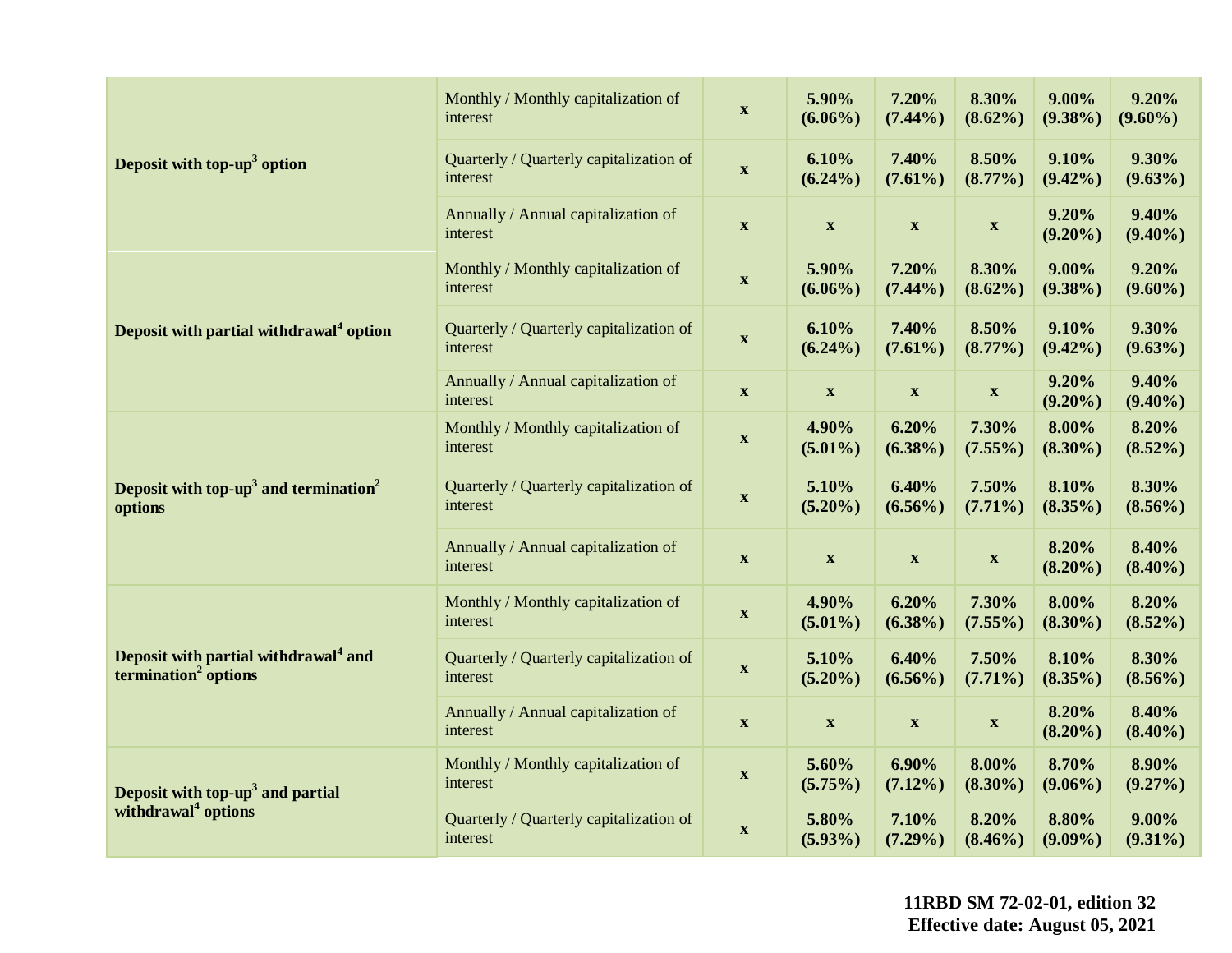|                                                                                                               | Annually / Annual capitalization of<br>interest     | $\boldsymbol{\mathrm{X}}$ | $\mathbf X$               | $\mathbf{X}$              | $\mathbf X$               | 8.90%<br>$(8.90\%)$    | 9.10%<br>$(9.10\%)$    |
|---------------------------------------------------------------------------------------------------------------|-----------------------------------------------------|---------------------------|---------------------------|---------------------------|---------------------------|------------------------|------------------------|
|                                                                                                               | Monthly / Monthly capitalization of<br>interest     | $\mathbf x$               | 4.60%<br>$(4.70\%)$       | 5.90%<br>$(6.06\%)$       | 7.00%<br>$(7.23\%)$       | 7.70%<br>$(7.98\%)$    | 7.90%<br>$(8.19\%)$    |
| Deposit with top-up <sup>3</sup> , partial withdrawal <sup>4</sup><br>and<br>termination <sup>2</sup> options | Quarterly / Quarterly capitalization of<br>interest | $\mathbf x$               | 4.80%<br>$(4.89\%)$       | 6.10%<br>$(6.24\%)$       | 7.20%<br>$(7.40\%)$       | 7.80%<br>$(8.03\%)$    | 8.00%<br>$(8.24\%)$    |
|                                                                                                               | Annually / Annual capitalization of<br>interest     | $\mathbf X$               | $\mathbf X$               | $\boldsymbol{\mathrm{X}}$ | $\boldsymbol{\mathrm{X}}$ | 7.90%<br>$(7.90\%)$    | 8.10%<br>$(8.10\%)$    |
| Deposit with accumulation <sup>5</sup> option                                                                 | Monthly / Monthly capitalization of<br>interest     | $\mathbf x$               | $\mathbf X$               | $\mathbf X$               | $\mathbf X$               | $9.30\%$<br>$(9.71\%)$ | $9.50\%$<br>$(9.92\%)$ |
|                                                                                                               | Quarterly / Quarterly capitalization of<br>interest | $\mathbf x$               | $\mathbf X$               | $\boldsymbol{\mathrm{X}}$ | $\boldsymbol{\mathrm{X}}$ | $9.40\%$<br>$(9.74\%)$ | 9.60%<br>$(9.95\%)$    |
|                                                                                                               | Annually / Annual capitalization of<br>interest     | $\mathbf{X}$              | $\boldsymbol{\mathrm{X}}$ | $\mathbf X$               | $\mathbf X$               | 9.50%<br>$(9.50\%)$    | $9.70\%$<br>$(9.70\%)$ |

#### **ATTENTION!**

**THE INTEREST IS ACCRUED TO THE DEPOSIT AMOUNT AT THE NOMINAL INTEREST RATE. THE ANNUAL PERCENTAGE YIELD SHOWS THE INCOME YOU CAN EARN IF YOU MAKE THE MANDATORY DEPOSIT PAYMENTS AND RECEIVE THE ACCRUED INTEREST WITH THE SELECTED FREQUENCY.** 

ANNUAL PERCENTAGE YIELD IS CALCULATED BY THE FOLLOWING FORMULA:

$$
A = \sum_{n=1}^{N} \frac{K_n}{\frac{D_n}{(1+i)^{\frac{D_n}{365}}}}
$$

where

- **i** is the narrowly defined effective rate (NDER)
- **Kn** is n number of cash flows from the Bank's perspective
- **N** is the number of cash flows related to that particular financial instrument
- **A** is the initial amount attracted or provided

**Dn** is the period of receiving the nth cash flows expressed in the days elapsed from the day of the first flow (the day of first flow being the day of attracting or issuing the amounts)

Where there is X in any cell of the table, the respective condition is not applicable to that deposit type.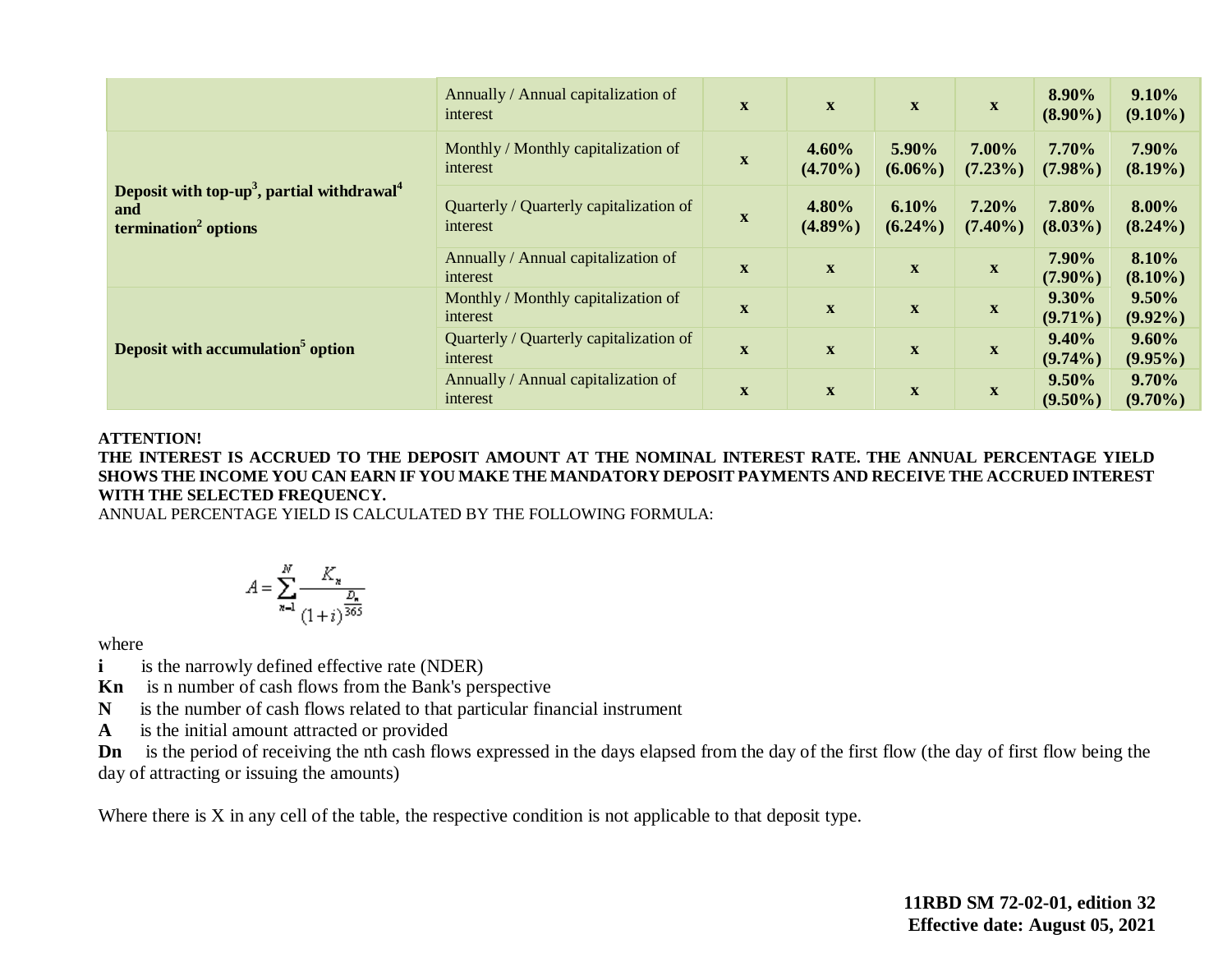<sup>1</sup>**AMERIA DEPOSIT** is a standard deposit where the depositors (or a third party) may not add to or withdraw amounts from the deposit account throughout the term of the deposit agreement.

<sup>2</sup>If the depositor terminates the deposit agreement before the due date, the bank shall recalculate the accrued interest at the rate applicable to the selected deposit for the actual number of days elapsed as of the termination date. Partial termination of the deposit is not allowed.

If the deposit is requested back within a 30-day period after the start date, interest is recalculated at an annual rate of 0.1%.

In this case, the option of "payment of interest upfront at the beginning of the term" is not applicable.

<sup>3</sup>The client may top up the deposited amount throughout the term except the last 3 months. Maximum allowed increase is 50% of initial deposit amount. If the deposit with a top-up option is renewed automatically, it will be considered a new deposit, and after the renewal the top-up restrictions shall apply in the same manner as they would apply to a new deposit with the same terms.

Funds transferred by third parties can be deposited in the name of the depositor provided the required details of deposit account are specified.

In this case, the option of "payment of interest upfront at the beginning of the term" is not applicable.

<sup>4</sup>The client can partially withdraw the deposited amount throughout the term except the first 3 months. Maximum allowed withdrawal is 30% of initial deposit amount. Interest accrued to the repaid amount shall not be recalculated.

If you withdraw a part of the deposit amount, we will provide you a deposit account statement. You will be required to confirm the receipt of the statement and actual decrease of the deposited amount with your signature.

In this case, the option of "payment of interest upfront at the beginning of the term" is not applicable.

<sup>5</sup>The client may increase the deposit by up to AMD 40 million regardless of initially deposited amount except the last 3 months. If the deposit with an accumulation option is renewed automatically, it will be considered a new deposit, and after the renewal the top-up restrictions shall apply in the same manner as they would apply to a new deposit.

Funds transferred by third parties can be deposited in the name of the depositor provided the required details of deposit account are specified.

Top up, partial withdrawal and termination options are not applicable to cumulative deposits. Each client can have only one active deposit with accumulation option.

<sup>6</sup>+0.25% interest rate is applied for new AMD time deposits opened via Internet/Mobile Bank (not applicable to the Premium/Partner client deposits if the deposit term is 181 days and more)

#### **Terms and conditions for deposits over AMD 2 billion or foreign currency equivalent are determined in accordance with applicable internal regulations of the Bank.**

#### **Additional benefits:**

 $\overline{a}$ 

We may, at our own discretion, provide to the depositor a loan or revolving or non-revolving line of credit on card (debit or credit) under the following conditions:

| <b>Currency</b>          | Interest rate       | Loan (Line of credit) / Deposit (LTV) Ratio <sup>1</sup> |
|--------------------------|---------------------|----------------------------------------------------------|
|                          |                     |                                                          |
| Same as deposit currency | Deposit rate $+4\%$ | Up to $90\%$                                             |

<sup>1</sup> Deposit amount used for calculation of the ratio does not include interest paid at the beginning of term.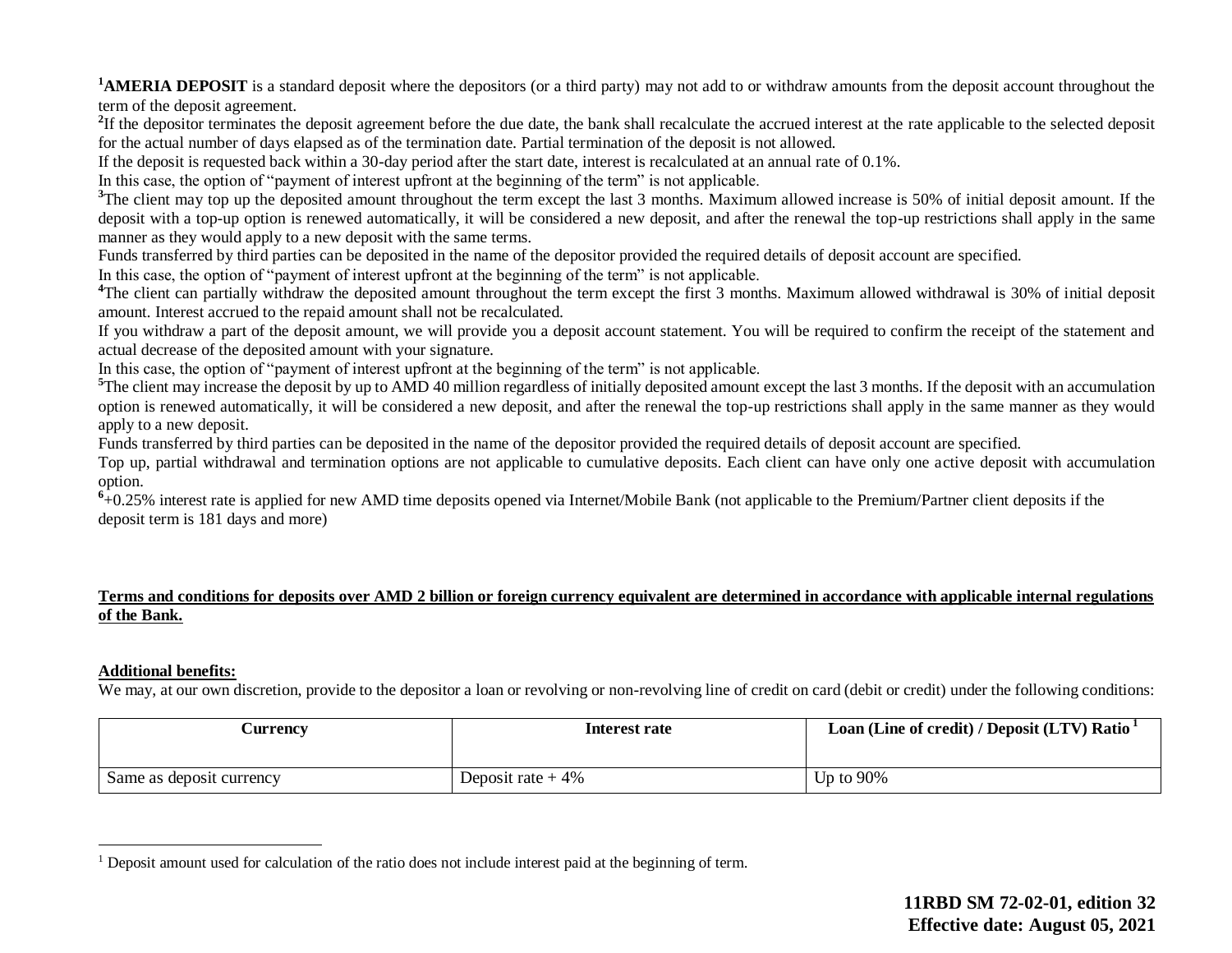| Other than deposit currency | The rate specified in Retail Lending Terms | $Jp$ to $70\%$ |
|-----------------------------|--------------------------------------------|----------------|
|                             |                                            |                |

We will have the right to charge the amount of any overdue liabilities on credit card to the deposit account through direct debit (without prior consent of the depositor).

### **Terms and Conditions**

- 1. The payment of deposit to the bank is documented by a written instrument, e.g. bank deposit application-agreement.
- 2. The deposit may be made in the name of a third party. Such another person may be a minor. The designated third party may obtain the depositor rights upon completing a respective application-form and presenting their claim to us based on the specified rights. If the designated beneficiary of the deposit is a minor, the latter may claim the deposited amount only when he/she reaches the age of 18. Before that the same rights may be exercised by the minor's legal representative(s). Before we receive the third party claim based on the depositor rights, the deposit may be administered only by the signatory of the Application-Agreement who had made the deposit, subject to the instructions and conditions specified in the Application-Agreement.
- 3. For the depositor wishing to make a time deposit we will open an account in AMD. If the time deposit is made in foreign currency, we will open an account in the deposit currency as well. In the latter case no account opening fee is charged.
- 4. Account maintenance tariffs and terms are available **[here](https://www2.ameriabank.am/content.aspx?id=openning+and+service+of+bank+accounts+(retail)&page=99&itm=account&lang=28)**.
- 5. The list of documents and information required for opening a bank account and making a deposit is available **[here](https://www2.ameriabank.am/userfiles/file/Account_openning_required_documents_2_eng.pdf)**.
- 6. Acting in accordance with the Republic of Armenia Law "On Combating Money Laundering and Terrorism Financing" we may request you to provide additional information and documents for the customer due diligence based on the "Know your customer" principle, as well as ask you additional questions during verbal communication (if required so).
- 7. Agreements, covenants, cooperation or memberships of the Bank may have direct impact on the consumers (for example, according to the agreement executed with the US under the Foreign Account Tax Compliance Act (FATCA) the financial institution may collect additional information to find out whether you are a US tax payer).
- 8. We will provide you the statements of your accounts through communication channels and at frequency agreed between you and us and/or in accordance with the Armenian laws and regulations. **YOU HAVE THE RIGHT TO COMMUNICATE WITH A FINANCIAL INSTITUTION VIA THE CHANNEL YOU PREFER: BY REGULAR POST OR EMAIL. EMAIL IS THE MOST CONVENIENT WAY TO GET INFORMATION. IT'S AVAILABLE 24/7, FREE FROM RISK OF LOSS OF INFORMATION STORED ON PAPER AND IS MORE CONFIDENTIAL.**

Account statements are subject to the following terms.

| Fee for provision of account statement                                                                                                          |                                                                |
|-------------------------------------------------------------------------------------------------------------------------------------------------|----------------------------------------------------------------|
| Provision of up to 1 year-old account statements, copies of account statements or<br>other documents kept in electronic form                    | Free                                                           |
| Provision of more than 1 year-old account statements or copies of account<br>statements or provision of other documents kept in electronic form | AMD 5,000,<br>VAT included<br>per annual statement per account |
| Provision of more than 1 year-old account statement or other electronic document,<br>by emailing to the customer without stamp                  | AMD 3,000,<br>VAT included<br>per annual statement per account |

| --------<br>.<br>tatement<br>.<br> |  |
|------------------------------------|--|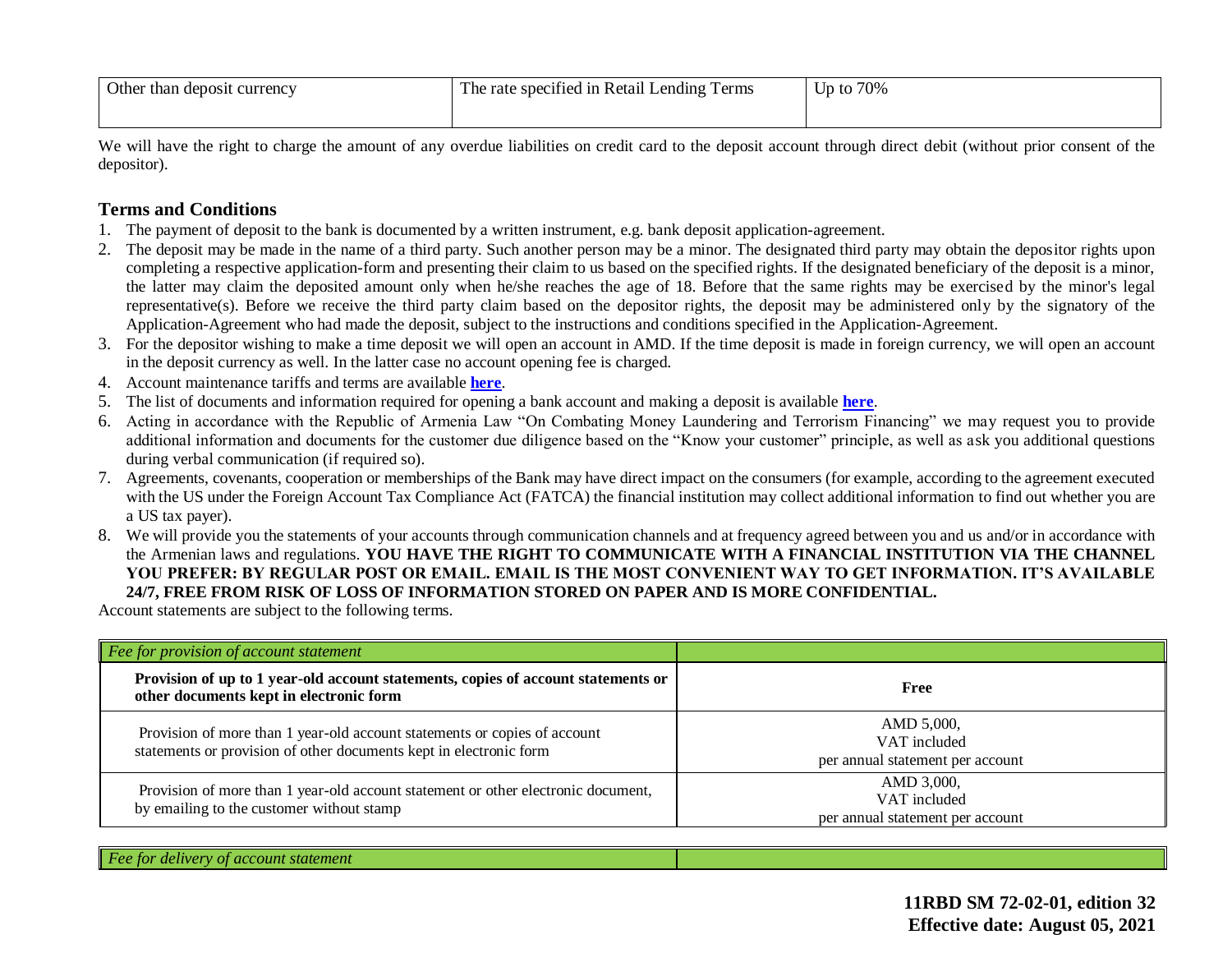| <b>By e-mail</b>                     | Free                            |
|--------------------------------------|---------------------------------|
| By post within Armenia               | AMD 1,000 monthly, VAT included |
| By post outside Armenia <sup>2</sup> | As per postal service bills     |

- 9. The Bank calculates interest using 365 as denominator.
- 10. Interest is accrued for the calendar days within the period starting on the day the deposit amount is accepted by us until the day preceding the day when the amount is returned to the depositor or is withdrawn from the depositor's account for another reason.
- 11. The interest is taxable at 10% pursuant to the tax legislation of Republic of Armenia.
- 12. The interest may be paid according to the one of the following schemes as defined in the deposit agreement:

**7.1. Monthly payment:** interest is credited to the depositor's account on monthly basis from the deposit start date. Before payment of interest we will withhold the income tax.

**7.2. Monthly capitalization of interest**: net interest (after tax) is accrued to the deposit principal every month to the start date of the deposit or on the first banking day after that. Interest for each subsequent period is accrued to the sum of the previous month's interest and the principal.

**7.3. Quarterly payment:** interest is credited to the depositor's bank account on quarterly basis on the last day of the quarter. Before payment of interest we will withhold the income tax.

**7.4. Quarterly capitalization of interest**: net interest (after tax) is accrued to the deposit principal once a quarter to the start date of the deposit or on the first banking day after that. Interest for each subsequent period is accrued to the sum of the previous month's interest and the principal.

**7.5. Annual payment:** interest is accrued from the deposit start date and is credited to the depositor's account on annual basis on the last day of the year. Before payment of interest we will withhold the income tax.

**7.6. Annual capitalization of interest**: net interest (after tax) is accrued to the deposit principal once a year to the start date of the deposit or on the first banking day after that. Interest for each subsequent period is accrued to the sum of the previous month's interest and the principal.

**7.7. Interest payment upfront at the beginning of the term:** the interest for the entire term of the deposit is paid to the depositor's account upfront on the day the deposit was made. Before payment of interest we will withhold the income tax.

- 13. We will not, at our sole initiative and discretion, decrease the interest rate defined by the application-agreement during the deposit term.
- 14. The deposit application-agreement may be extended in cases and manner provided for thereby and Terms and Conditions of Deposits for Individuals.
- 15. We will repay the deposit, whether in whole or in part, forthwith upon request of the depositor. If the client terminates the deposit before the due date, we will recalculate and repay the amount based on the depositor's application. In this case, we will pay interest at a 0.1% annual interest rate instead of the rate defined by the deposit agreement. Any interest already paid that should have been charged back after recalculation shall be charged to the principal amount of deposit after deduction of interest calculated at 0.1% annual interest rate. This clause is applicable unless otherwise defined by deposit terms and/or deposit agreement.
- 16. If the depositor does not request to return the deposit amount upon the expiry of the deposit, then based on the option selected by the depositor in the applicationagreement either (i) the agreement is prolonged according to the terms specified therein and the rates effective in the bank at that moment, or (ii) the deposit is transferred to the depositor's bank account subject to applicable rates and fees.
- 17. In case of the depositor's decease, accrual of interest will continue until expiry of deposit agreement, after which we will transfer the deposit and accrued interest to the depositor's account. In this case, these amounts will be transferred to the heirs of the depositor upon submission of properly perfected and executed documents on property rights testifying to the fact of inheritance.

 $\overline{a}$ 

<sup>&</sup>lt;sup>2</sup> The delivery is by regular mail.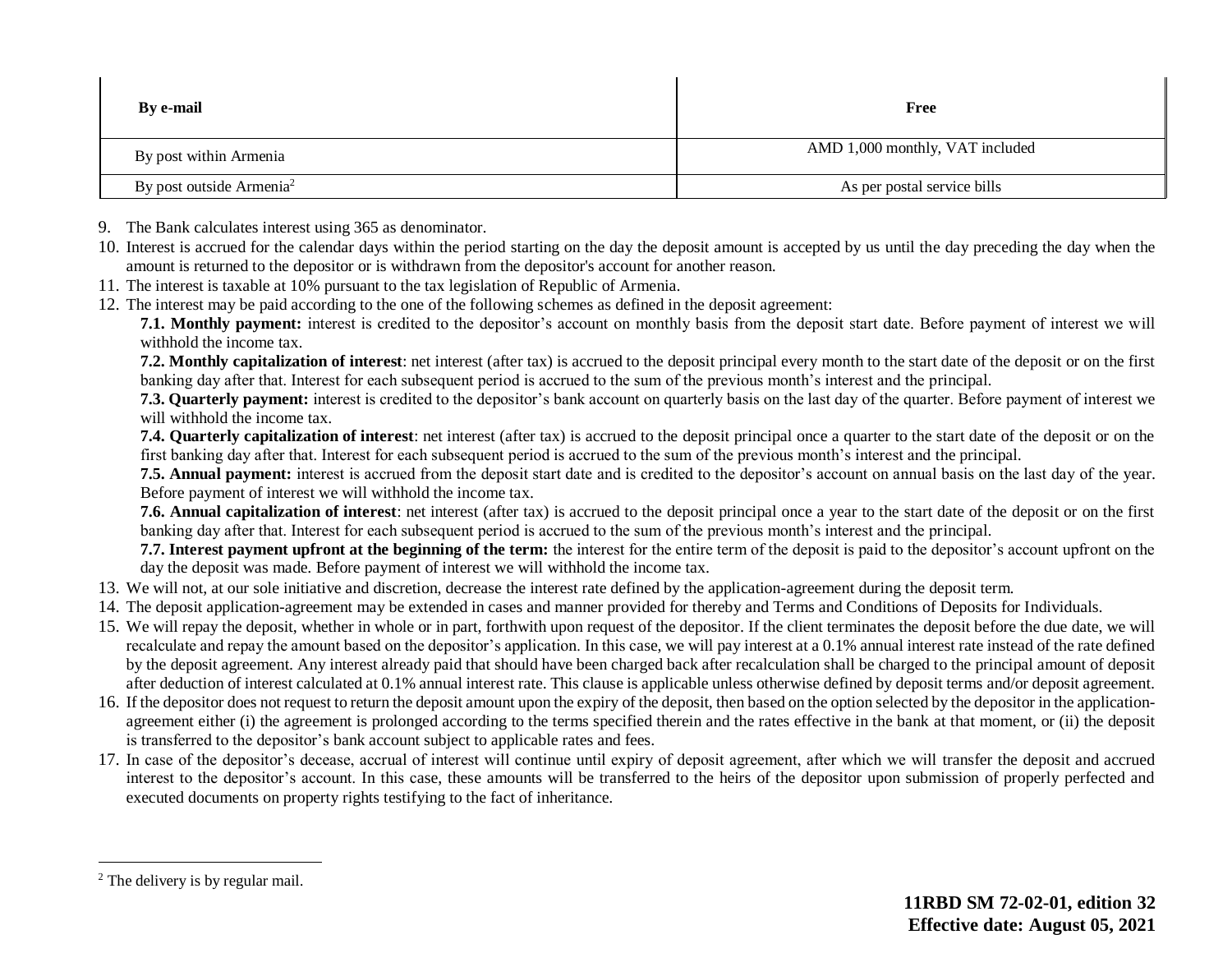- 18. Repayment of deposits is guaranteed by the Deposit Guarantee Fund (location: 15 Khorenatsi St., 0010, Yerevan, Elite Plaza Business Center)in accordance with the Law of the Republic of Armenia "On Guarantee of Remuneration of Bank Deposits of Individuals". The Law defines the following terms of deposit guarantee:
	- For deposits in AMD only, the guarantee coverage is AMD 16 million.
	- For deposits in foreign currency only, the guarantee coverage is AMD 7 million.
	- For deposits both in AMD and foreign currency where the AMD-denominated deposit exceeds AMD 7 million, the guarantee coverage is up to AMD 16 million for AMD-denominated amount only.
	- For deposits both in AMD and foreign currency where the AMD-denominated deposit amount is less than AMD 7 million, the guarantee coverage is 100% for AMD deposit + difference between AMD 7 million and reimbursed amount in AMD for foreign currency deposit.

#### Note, that

- all AMD deposits with the Bank are considered one AMD deposit.
- all foreign currency deposits with the Bank are considered one foreign currency deposit.
- 19. Your right to manage the funds on the account cannot be restricted, except where (i) funds are blocked or restricted or transactions through account suspended in accordance with the laws and regulations of the Republic of Armenia by request of the Service for Compulsory Execution of Judicial Acts or tax authorities based on court ruling or award, or (ii) this is envisaged by other agreements entered into by and between you and the Bank or by Republic of Armenia laws and regulations.
- 20. Funds on the account can be withdrawn without the client's instruction by request of the Service for Compulsory Execution of Judicial Acts and tax authorities based on court ruling or award, as well as in cases provided for by applicable Armenian laws and agreements entered into between the Bank and the client.
- 21. Terms and conditions of distance banking are presented in [General Terms and Conditions of Provision of Banking Services to Individuals,](https://www2.ameriabank.am/userfiles/file/Terms_and_Conditions_PP_arm_29_09_2017_eng.pdf) clause 3.
- 22. To find out more about the service network of the Bank, location and open hours of the branches, please click [here.](https://www2.ameriabank.am/infrastructure.aspx?&lang=28)
- 23. Any disputes and disagreements arising out of or in connection with the deposit application-agreement shall be resolved in accordance with the laws and regulations of the Republic of Armenia.

Disagreements and disputes arising out of a property claim with a value equal to or less than AMD 10 million or its foreign currency equivalent may be settled through the Financial System Mediator.

**Attention!** Individuals are entitled to submit their claims arising out of the transaction between the financial institution and the consumer to the **[Financial](https://ameriabank.am/Page.aspx?id=423&lang=33)  [System Mediator](https://ameriabank.am/Page.aspx?id=423&lang=33)**. Ameriabank has waived its right to dispute the decisions of the Financial System Mediator which is applicable only in relation to the claims, where the amount of the property claim does not exceed AMD 250,000 or its equivalent in another currency, and the amount of transaction does not exceed AMD 500,000 or its equivalent in another currency.

24. ATTENTION! "YOUR FINANCIAL DATABASE" IS AN ELECTRONIC SYSTEM AIMED AT FACILITATING SEARCHING AND COMPARISON OF THE SERVICES OFFERED TO INDIVIDUALS AND MAKING THE CHOICE EASIER FOR YOU. You may access the website at www.fininfo.am.

| <b>Example 1.</b>                 |                                                                          |
|-----------------------------------|--------------------------------------------------------------------------|
| Deposit type:                     | Ameria Deposit                                                           |
| Currency:                         | AMD                                                                      |
| Term and interest payment scheme: | 366 days, with the interest payable upfront at the beginning of the term |
| Deposit amount:                   | AMD 100,000                                                              |
| Annual simple interest rate:      | 7.5%                                                                     |
| Deposit start date:               | 01/06/2020                                                               |
| <b>Maturity:</b>                  | 02/06/2021                                                               |
| Interest payment date:            | 01/06/2020                                                               |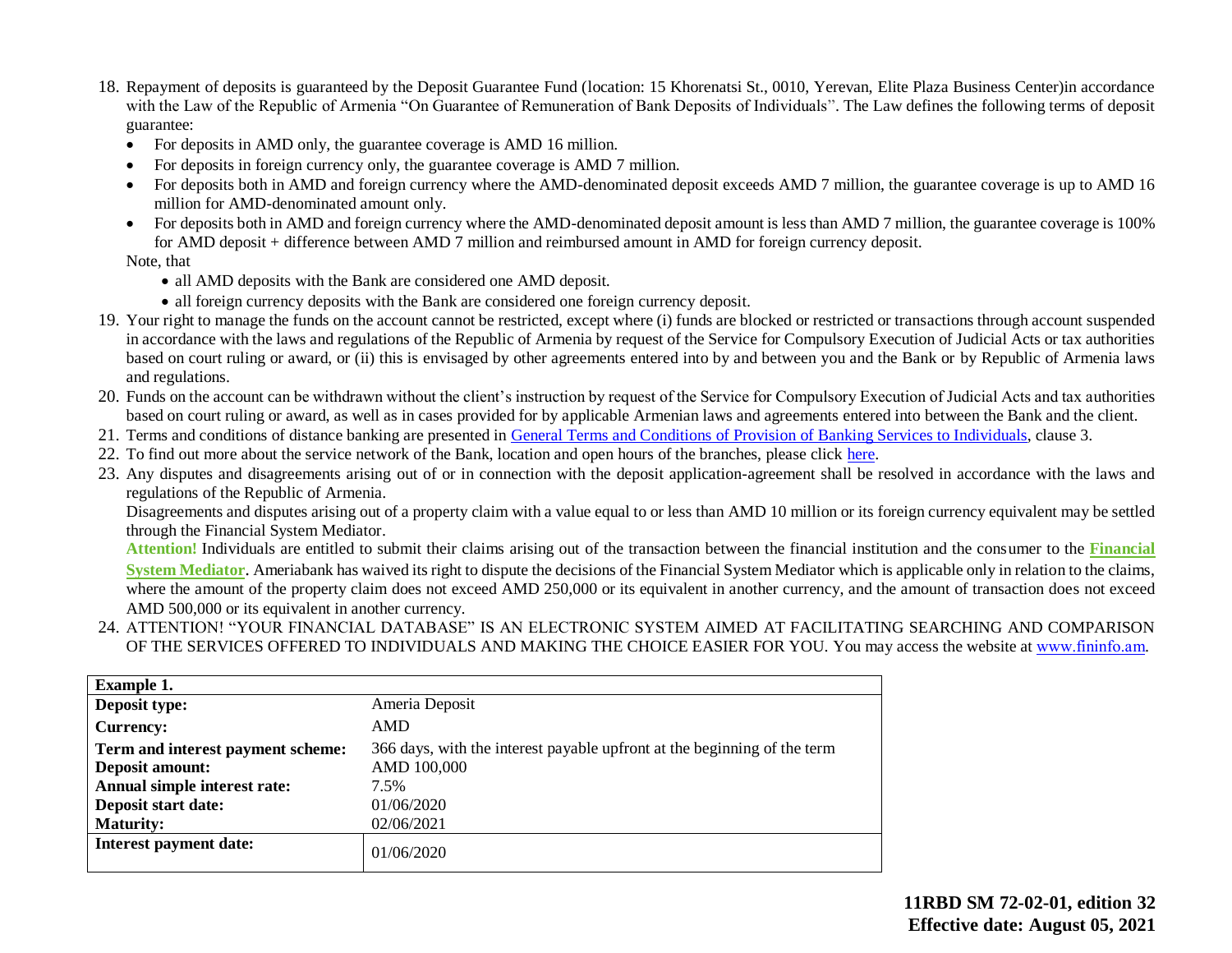| Interest to be paid                                 | (the deposit will be effective for $366$ days, the deposit payment date is left<br><i>out</i> )<br>$100,000 * 7.5/100/365 * 366 = 7,520.55$ AMD |
|-----------------------------------------------------|-------------------------------------------------------------------------------------------------------------------------------------------------|
| Net interest to be paid<br>(less $10\%$ income tax) | $7,520.55 - 7,520.55 * 10/100 = 6,768.50$ AMD                                                                                                   |

| <b>Example 2.</b>                                   |                                                                           |
|-----------------------------------------------------|---------------------------------------------------------------------------|
| Deposit type:                                       | Ameria Deposit with partial withdrawal option                             |
| <b>Currency:</b>                                    | <b>AMD</b>                                                                |
| Term and interest payment scheme:                   | 181 days, preferred interest payment scheme is quarterly capitalization.  |
| Deposit amount:                                     | AMD 100,000                                                               |
| Annual simple interest rate:                        | 6.9%                                                                      |
| Deposit start date:                                 | 01/06/2020                                                                |
| <b>Maturity:</b>                                    | 29/11/2020                                                                |
| <b>First interest capitalization date:</b>          | 29/08/2020                                                                |
|                                                     | (the deposit will be effective for 90 days)                               |
| Interest to be paid                                 | $100,000 * 6.9/100/365 * 90 = 1,701.37$ AMD                               |
| Net interest to be paid                             | $1,701.37 - 1,701.37 * 10/100 = 1,531.23$ AMD                             |
| (less $10\%$ income tax)                            |                                                                           |
| Deposit principal                                   | $100,000 + 1,531.23 = 101,531.23$ AMD                                     |
|                                                     | On August 30, 2020, the depositor with drew AMD 21,531.23.                |
| Second interest capitalization date:                | 29/11/20                                                                  |
|                                                     | (the deposit will be effective for 91 days (payment date is counted out), |
|                                                     | during which the deposit principal will be AMD 101,531.23 for 1 day and   |
|                                                     | AMD 80,000.00 for the remaining 90 days)                                  |
| Interest to be paid                                 | $(101,531.23 * 6.9/100/365 * 1) + (80,000 * 6.9/100/365 * 90) = 19.19 +$  |
|                                                     | $1,361.10 = 1,380.29$ AMD                                                 |
| Net interest to be paid<br>(less $10\%$ income tax) | $1,380.29 - 1,380.29*10/100 = 1,242.26$ AMD                               |

| <b>Example 3.</b>                    |                                                                   |
|--------------------------------------|-------------------------------------------------------------------|
| Deposit type:                        | Ameria Deposit with termination and top-up options                |
| <b>Currency:</b>                     | USD.                                                              |
| Term and interest payment<br>scheme: | 271 days, preferred interest payment scheme is quarterly payment. |
| Deposit amount:                      | <b>USD 10,000</b>                                                 |
| Annual simple interest rate:         | 2.2%                                                              |
| Deposit start date:                  | 01/06/2020                                                        |
| <b>Maturity:</b>                     | 27/02/2021                                                        |
| First interest payment date:         | 29/08/2020                                                        |
|                                      | (the deposit will be effective for 90 days)                       |